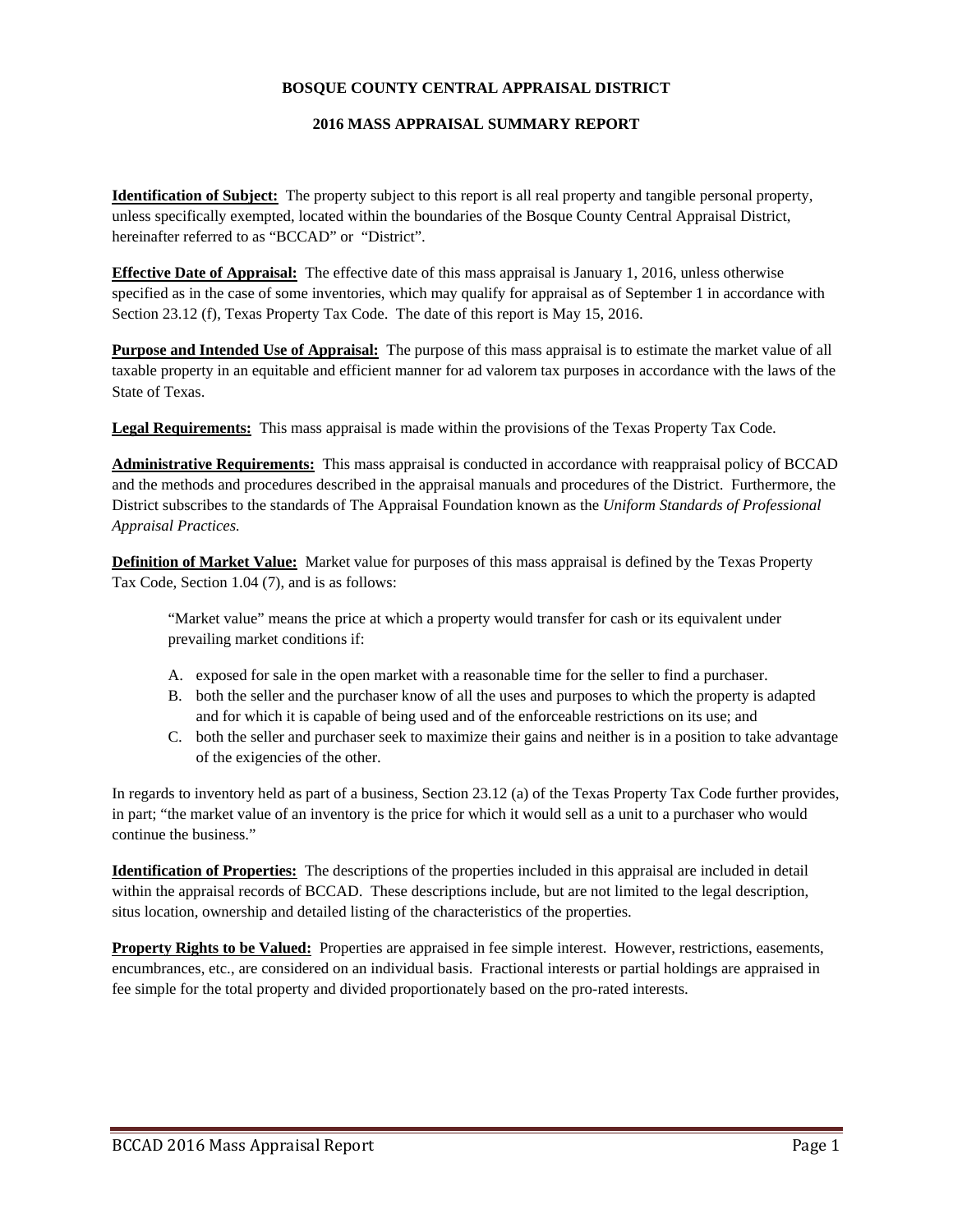**Assumptions and Limiting Conditions:** The District has taken reasonable steps to secure adequate funding; however fiscal restraints do impact the mass appraisal process. Limited resources and personnel are available to perform the appraisals; therefore, it is not possible to physically inspect every property included on the appraisal roll. When physical inspections were conducted on real property, they were generally performed with exterior review only. It is assumed that the interior conditions are consistent with the exterior condition. When physical inspections were made for the valuation of personal property, inspections were made of the entire facility if allowed by the owner or management of the business.

The mass appraisal has been made under the following additional assumptions and limiting conditions:

- It is assumed that the title to the properties is good and merchantable.
- No liability is assumed for matters of legal nature.
- Assumptions made in the report are based on the best, knowledge and judgment of the appraiser and are believed to be typical of the market.
- All properties are appraised as if free and clear of any or all liens or encumbrances, unless otherwise stated.
- Existence of hazardous materials or other adverse environmental conditions are not considered, unless otherwise indicated.
- Any drawings, photographs, plan, or plats are assumed to be correct and are included solely to assist in visualizing the property for office use.
- It is assumed that there is full compliance with all applicable federal, state, and local regulations and laws, unless otherwise noted.
- No responsibility is assumed for hidden or unapparent conditions in the property that may affect its value.
- It is assumed that all required licenses, certificates of occupancy, consents or other administrative authority from local, state or federal governments can be obtained or renewed for any use on which the value estimate contained in this report is based.
- A specific survey and analysis of properties to determine compliance with the provisions of the Americans with Disabilities Act has not been performed and possible non-compliance has not been considered in valuing these properties.
- While it is believed all information included in the appraisal is correct and accurate; the appraiser does not guarantee such.

This report may not be used for any purpose or by any person other than the party to which it is addressed without the written permission of the Bosque County Central Appraisal District.

**Approaches to Value**: Bosque County Central Appraisal District considers the three generally accepted approaches to value. The models used for each approach are as follows:

Income Approach:  $V = I - EXP/R$ , where V is value, I is income, EXP is expenses, and R is capitalization rate.

Cost Approach:  $MV = LV + (RCN - D)$ , where MV is market value, LV is the land value, RCN is replacement cost of the improvement, and D is depreciation.

An extended model for the cost approach, utilizing market area adjustment factors is as follows:  $MV = [(RCN-D) \times MA] + LV$ , where MA is market area adjustment factor.

Sales Comparison Approach:  $MV = Sc + ADJc$ , where MV is market value, Sc is the sale price of a comparable property, and ADJc is the total dollar adjustment to the sale price of the comparable for differences between attributes of the comparable and the subject property. .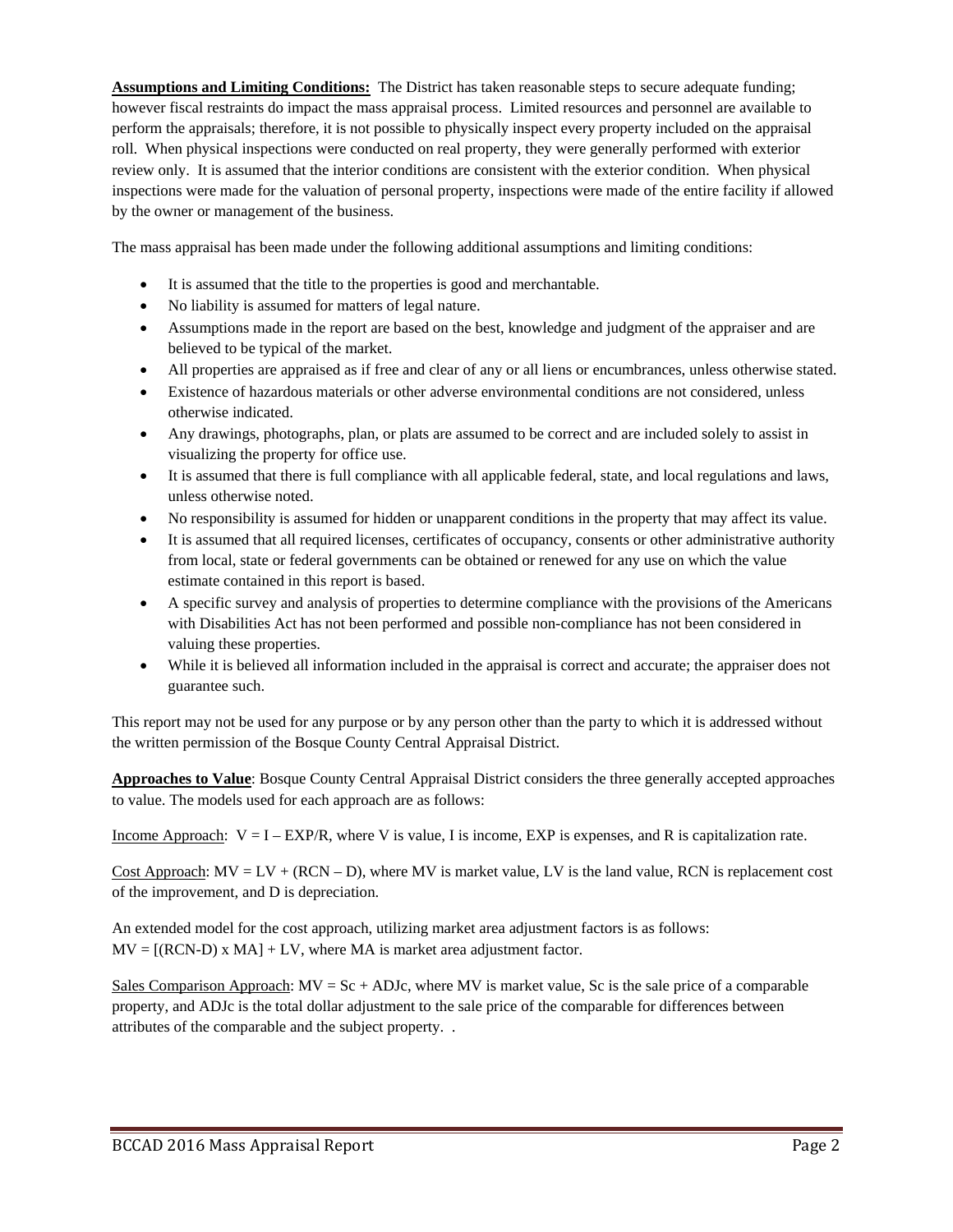**Scope of Appraisal:** The scope of the appraisal relates to the nature of the appraisal assignment and the extent of collecting, confirming, and reporting data, which provides the basis for the estimate of value.

The three generally accepted approaches to value are considered in estimating the market value for each property, with the most appropriate method given the greatest emphasis.

A market based cost approach is considered the most appropriate for single family residential, most owner occupied commercial, and mobile homes since this method reflects the actions of buyers and sellers in the market, with some exceptions. This approach is based on the principal that a buyer will not pay more for a property than the cost of acquiring a vacant site and constructing a substitute structure of comparable utility, assuming no costly delays in construction. Residential improved and vacant property, when qualified as an inventory, will be appraised in compliance with the Texas Property Tax Code, Section 23.12 (a).

The sales comparison method is used for vacant lots and land because it reflects the actions of the market place. Where there are no vacant lot sales, an allocation by abstraction is used to value land. Since these properties typically do not produce any income, the income approach to value is given minimal emphasis.

The appraisal of agricultural land is governed by Chapter 23 of the Property Tax Code. The appraised value of qualified open-space is determined on the basis of the category of land, using accepted income capitalization methods applied to average net to land.

In the event a property is unavailable for inspection and the owner has not supplied any information, the appraiser has estimated the measurements and condition of the improvements or a lump sum value for the property.

The primary approach to the valuation of business personal property is the cost approach. This approach uses replacement cost new (RCN), which is developed from property owner reported historical cost or from existing valuation models provided by the Property Tax Assistance Division of the State Comptroller's Office. Costs are also researched for personal property using NADA Guides and other sources. Personal property is depreciated using the age-life method based on percent good factors which are consistent with the depreciation schedules provided by the Property Tax Assistance Division for each personal property component (i.e. furniture, fixtures, equipment etc.). The market approach is used for some categories of personal property when available.

All appraisal estimates are made in compliance with requirements as provided in the Texas Property Tax Code.

This report is applicable to the following property types: single family and multifamily residential, vacant lots and acreage, farm and ranch properties, commercial and industrial properties, mineral, utility, business personal property and mobile homes.

**Personnel Resources:** The Bosque County Central Appraisal District staff consists of 8 full time employees and 1 part time employee. The administrative staff, primarily the chief appraiser, is responsible for overall planning, organizing, staffing, coordination, and supervising BCCAD and the appraisal activities. The Chief Appraiser and all other appraisers are registered with TDLR and have obtained or are working toward the RPA designation.

BCCAD contracts with Prichard and Abbott, Inc. to appraise utilities, mineral and gas related properties, and industrial properties.

**Data Collection and Verification Resources:** The Bosque County Appraisal District is responsible for approximately 21,228 real and personal property accounts. BCCAD is responsible for appraising property for eleven (11) school districts, seven (7) cities, two (2) special districts, and Bosque County.

Property characteristic data is recorded for each property to be appraised. Resources for the discovery, describing, and listing of properties include, but are not limited to the following: field inspections by appraisal staff, renditions, deed records, plat records, and assumed name certificates filed for record with the Bosque County Clerk's office,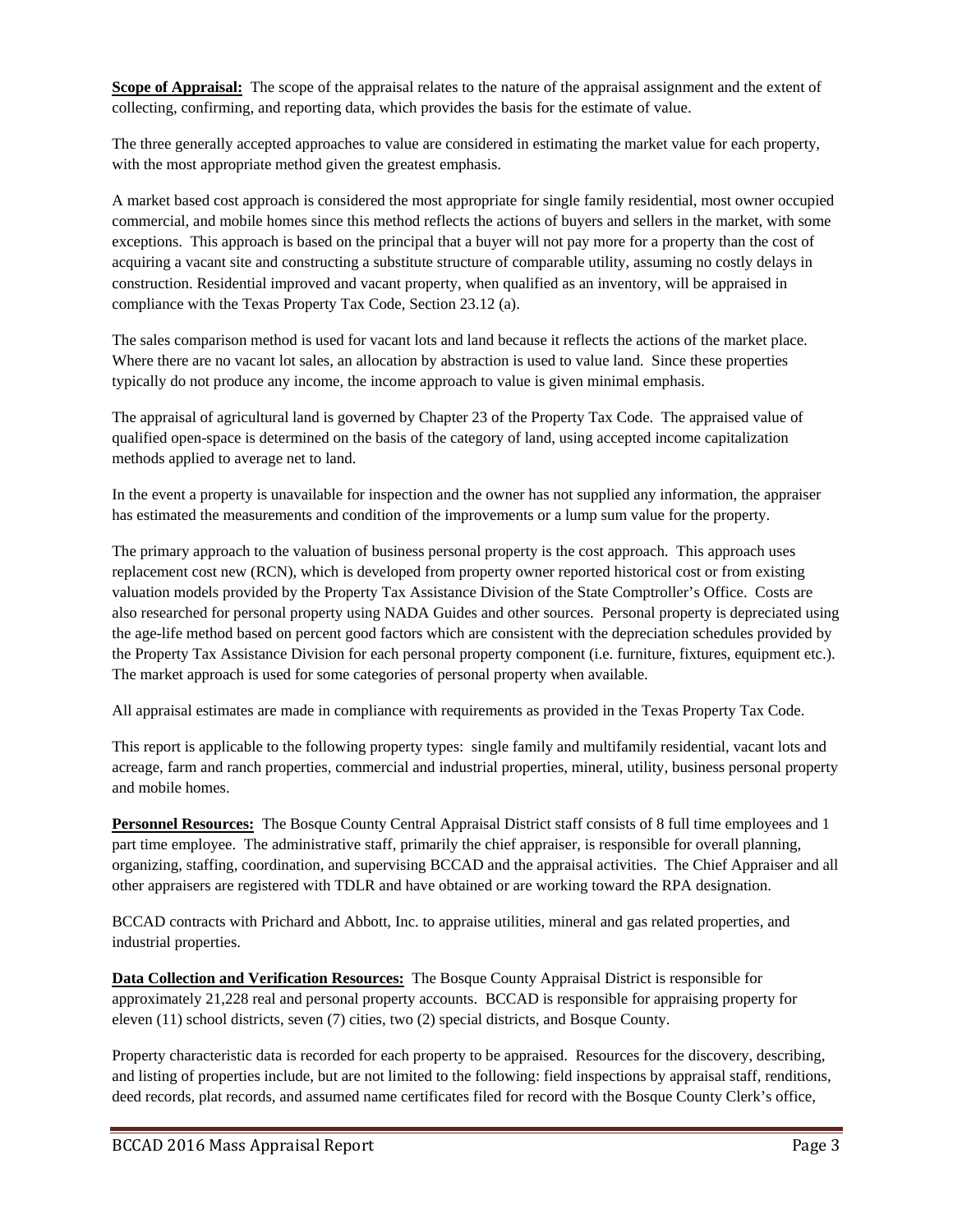city building permits, local fee appraisers, builders and realtors, newspaper publications, maps, and other appraisal records of the District.

Construction costs are gathered from available sources including, but not limited to the Marshall and Swift Valuation Service and local builders and developers for use in the cost approach to value.

Information for the sales comparison approach is gathered for properties within the appraisal district through the mailing of questionnaires to grantors and grantees and other sources deemed reliable. Sales data is entered into the appraisal database making it available for use by the appraisal staff. Sales are checked for validity by the appraisal staff.

Rental rates, expenses and occupancy rates are gathered on hotels and apartment complexes for use in the income approach to value through questionnaire mailings, various publications and advertisements, owner filed property reports, appraiser interview and telephone surveys.

Information relating to business personal property is collected during the normal inspection process and through owner filed renditions and property reports. Costs are also researched for personal property using NADA Guides and other sources.

General trends in new construction techniques, construction costs, interest rates and other pertinent data are gathered from various sources such as trade journals, Marshall and Swift Valuation Service, university real estate research centers, and any other sources deemed appropriate and reliable.

**Preliminary Analysis:** A ratio analysis is performed for each category of property to determine the accuracy of schedules and to isolate properties that need visual inspection or reappraisal.

**Area Analysis:** Subject properties are located within Bosque County. Three school districts have properties that are located across the Bosque County line. The properties which are located across the Bosque County line are appraised by the Appraisal Districts in those counties.

Market activity in the county is generally stable.

**Neighborhood/Market Analysis:** Neighborhood/Market analysis examines how economic, social, physical, and governmental forces affect property values. The effects of these factors are used to identify neighborhoods or market areas. Properties whose values are influenced by the same economic, social, physical and governmental forces are grouped as neighborhoods or market areas. Included in the analysis is the consideration of patterns of development and property use. Neighborhoods typically experience a three stage cycle: development, stability, and decline.

BCCAD's currently identified market areas typically tend to follow city limit or school district boundary lines. However other market areas include rural areas, the subdivisions on or near Lake Whitney, distressed areas, etc.

**Highest and Best Use:** Highest and best use is the reasonable, probable and legal use of vacant land or improved property, which when physically possible, financially feasible, and appropriately supported, results in the highest value for the property. For improved properties, the highest and best use determination of a site is made both as if the site is vacant and as improved. The highest and best use for residential property that has a homestead exemption is by law its current use even though it highest and best use may be commercial or industrial.

**Data Collection and Validation:** Appraisers are assigned areas to drive out and work annually. One third of the county is reviewed with a detailed inspection. Many other inspections are performed as a drive-by, however, properties with changes such as additions, owner requests, permits, etc. are conducted by an on-site inspection or aerial photos when available. On properties where physical data has been questioned or requires reviewing, the inspection may include confirming the dimensions of structures and/or a complete interior and exterior inspection. The field appraiser determines the extent of the inspection needed. Inspections are made on all new construction.